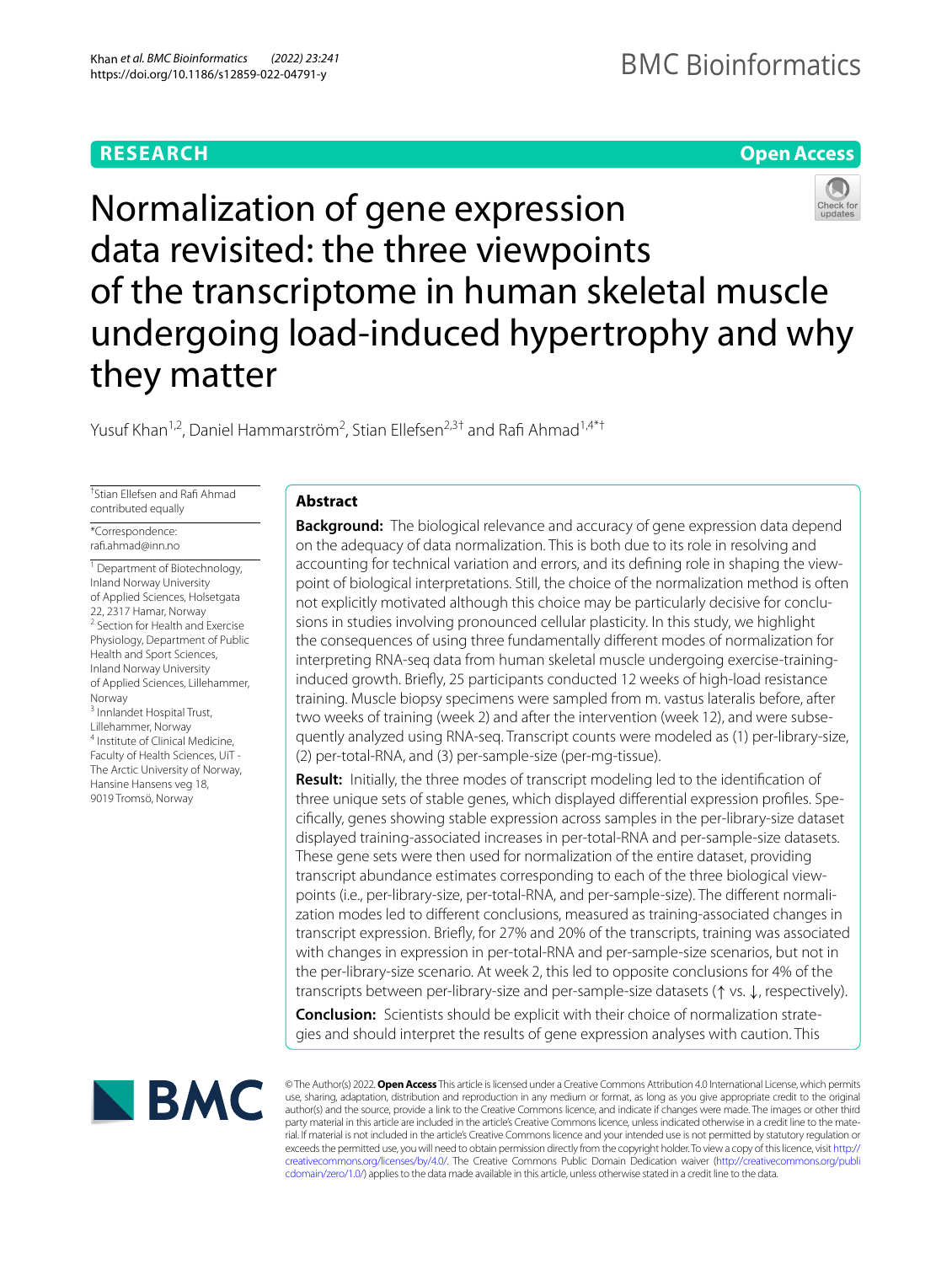is particularly important for data sets involving a limited number of genes or involving growing or diferentiating cellular models, where the risk of biased conclusions is pronounced.

**Keywords:** RNA-seq, Skeletal muscle, Normalization, Resistance training

#### **Introduction**

In gene expression analyses, data normalization can be performed using a multitude of approaches, acting as a signifcant determinant of the validity and reliability of interpretations  $[1-4]$  $[1-4]$  $[1-4]$ . For any data set, available normalization strategies are, at least partially, predetermined by the technique used for data acquisition. Still, normalization always involves a myriad of explicit choices that may profoundly afect analytical outcomes. For example, for studies utilizing quantitative PCR ( $qPCR$ ), the selection of internal reference genes will largely defne downstream analyses and conclusions, and the utilization of non-validated reference genes will lead to substantial bias [[4\]](#page-8-1). Analogous to this, for studies involving RNA sequencing, appropriate library size scaling will determine the comparability of samples in downstream statistical analysis [[1,](#page-8-0) [3](#page-8-2)]. Overall, data normalization essentially targets sources of technique-specifc artifacts and non-biological variation. In addition, it also defnes the biological perspective from which data are interpreted  $[2, 5]$  $[2, 5]$  $[2, 5]$ . This means that the choice of normalization mode will define the biological output of the experiment. Indeed, transcript abundances can be modeled using either of three distinctly diferent approaches; abundances relative to the overall mRNA pool (1; i.e., using geometric averaging; per-library-size), abundances relative to the total amount of RNA (2; per-total-RNA), or abundances relative to amounts of tissue or numbers of cells used in the experiment (3; per-sample-size) [[2,](#page-8-3) [5](#page-8-4)].

While each of these perspectives holds biological merit, providing gene expression data that can be interpreted and compared between samples (e.g., changes from before to after a specifc treatment), they do so in diferent manners. First, the per-library-size approach provides data that assess the relative abundances of transcripts relative to all other transcripts, arguably enabling assessment of transcript expression that compares their ability to compete for slots on ribosomes. Second, the per-total-RNA approach provides data that assess the absolute level of transcripts relative to the entire pool of RNA, enabling assessment of transcript expression that compares their ability to recognize and bind to ribosomes. Tird, the per-sample-size approach provides data that assess the overall abundances of transcripts in the biological sample at hand, and thus their content per-cell or per-tissue weight. Consequently, the three diferent normalization scenarios set the stage for interpretations with diferent biological perspectives. These differences will be exacerbated in experimental models and designs involving large degrees of cellular perturbations and plasticity, with accompanying changes in the overall mRNA and total RNA expression [\[5–](#page-8-4)[7\]](#page-8-5). Despite this, the analytical consequence of using a specifc normalization strategy is rarely explicitly addressed in the biomedical literature, even though it represents an old and ever-present issue in mRNA-based analyses [[2,](#page-8-3) [5](#page-8-4)].

The present study aimed to investigate the consequences of using each of three normalization modes (per-library-size, per-total-RNA, and per-sample-size) for transcriptome profling of RNA-seq data from a highly plastic model of human biology. Briefy,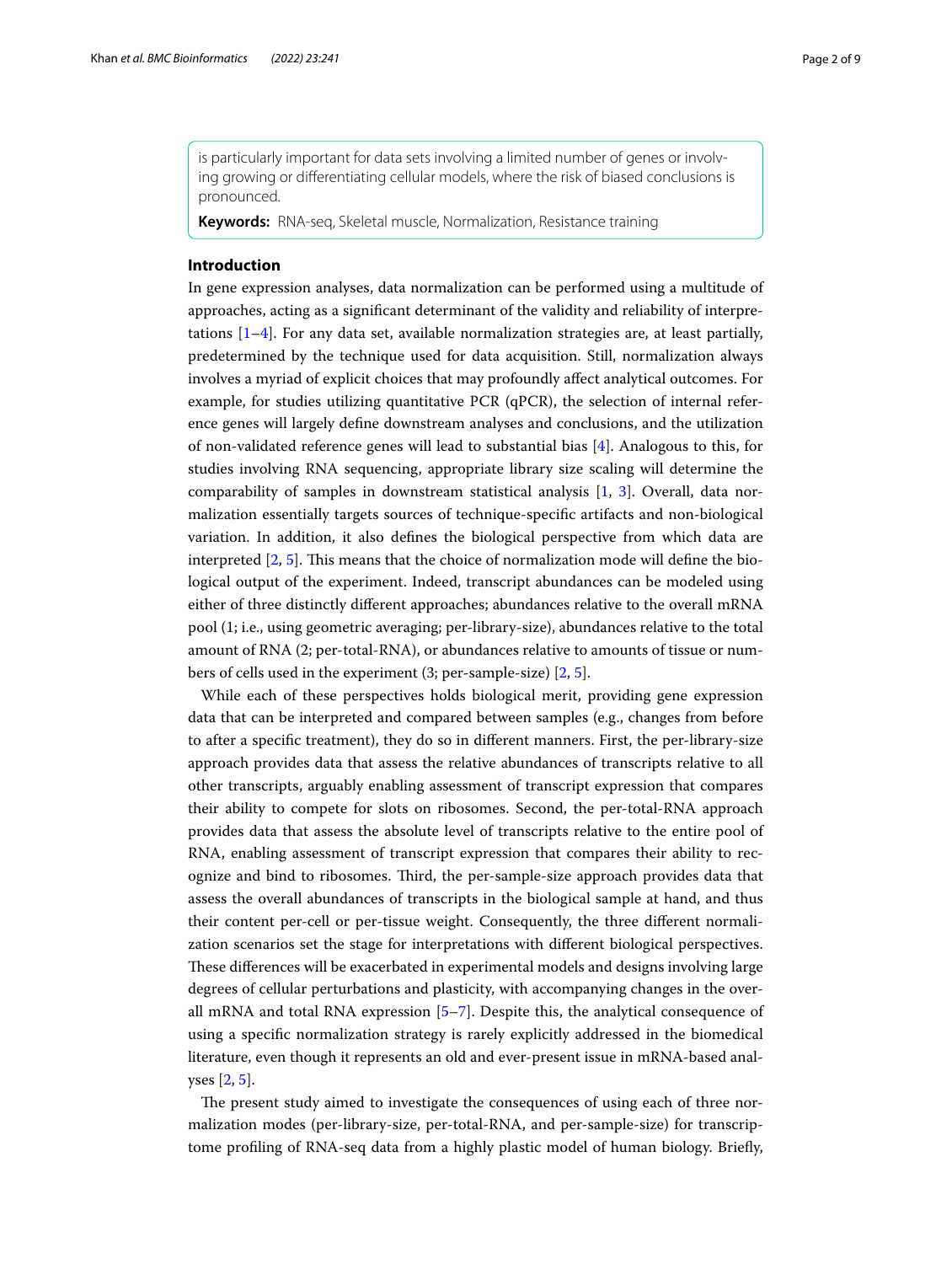twenty-fve human participants conducted twelve weeks of high-load resistance training using a within-participant study design. Each participant performed exercise training with either low or moderate volume, allocated to either leg [[8\]](#page-8-6). Overall, both study protocols led to substantial changes in muscle strength, mass, and phenotype. The latter was evaluated from bilateral muscle biopsies (m. vastus lateralis) sampled at baseline and after two and twelve weeks of training. Biopsy samples showed marked increases in overall total RNA and mRNA abundances, arguably making it an adequate experimental system for the proposed comparison  $[8, 9]$  $[8, 9]$  $[8, 9]$  $[8, 9]$ . In the current analyses, the first objective was to identify a subset of gene transcripts that show relative stability within participants across all time points, measured as transcript abundances per-library-size, pertotal-RNA, and per-sample-size, respectively. Secondly, we used the resulting reference gene sets to normalize the entire RNA-seq dataset, ultimately providing estimates of transcript abundances corresponding to each of the three perspectives of normalization.

## **Methods**

# **Study overview**

Thirty-four participants completed a 12-week progressive resistance training intervention with legs randomly allocated to either low (one set per exercise) or moderate-volume (three sets per exercise) training, as previously described  $[8]$  $[8]$ . The training intervention consisted of leg-press, leg-curl, and knee-extension. Bilateral muscle biopsies were obtained before the intervention and after two and twelve weeks of training. Total RNA was extracted from the biopsy material (TRIzol, ThermoFisher Scientific, Oslo, Norway) [\[8](#page-8-6)], and samples were selected for analysis based on RNA integrity scores. Twenty-five participants had a complete set of samples with integrity scores  $\geq 7$  (Average RQI 9, SD: 0.4; Experion Automated Electrophoresis Station using RNA StdSens Assay, Bio-Rad, Norway) and were selected for the RNA-sequencing experiment [\[9](#page-8-7)]. A fxed amount of total RNA (1000 ng) was depleted of ribosomal RNA and used for RNAseq library preparations and subjected to Paired-end sequencing (Illumina HiSeq 3000, Illumina, San Diego, CA USA), as detailed elsewhere [\[9](#page-8-7)]. For the present analyses, data from the two legs/volume conditions were treated as biological replicates during data modeling, with interpretations focusing on the efects of resistance training per se rather than on diferential efects of the two training volume conditions.

## **Preprocessing, read alignment, and quantifcation**

Before alignment, Trimmomatic (version 0.39) [[10\]](#page-8-8) was used to flter out low-quality reads and remove poor-quality bases and adaptor sequences using default settings. The quality of fltered fles was calculated using FastQC (version 0.11.4). After quality fltering, reads were aligned to the human genome and quantifed on the level of transcripts using RSEM (version 1.3.1) [\[11](#page-8-9)] and GRCh38 release-97 (downloaded from [http://ftp.](http://ftp.ensemble.org/) [ensemble.org/\)](http://ftp.ensemble.org/).

# **Identifcation of stable genes and modeling of transcript counts**

The overall assumption of the analyses was that modeling of transcript expression to crude estimates of the three biological denominators mRNA, total RNA, and sample size would be formative for downstream analyses due to incomparable scaling and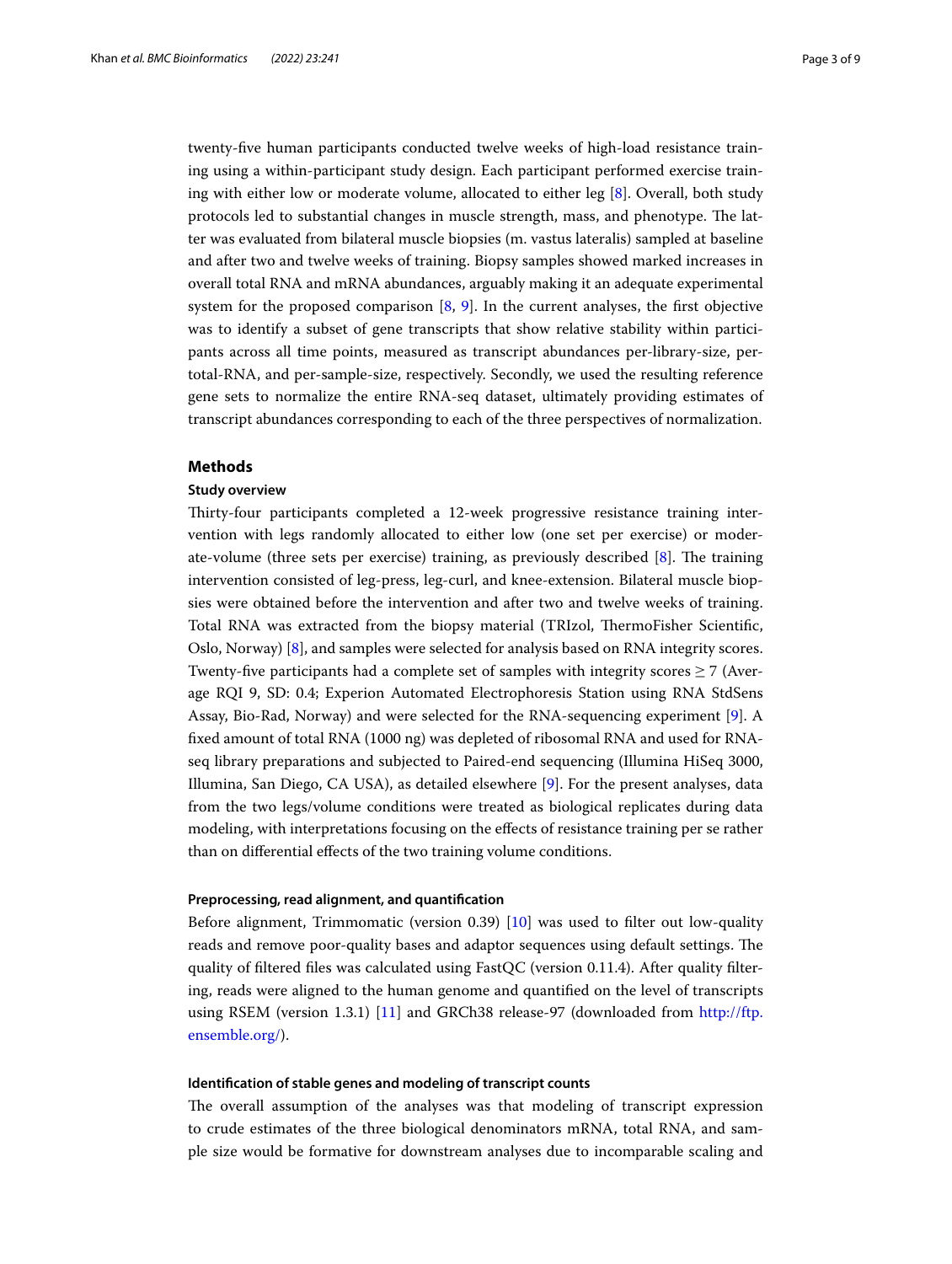measurement errors between normalization modes, and thus would afect interpretations (Fig. [1](#page-3-0)A).

Initially, we, therefore, identifed internal reference genes (stable genes) to create comparable normalization factors between normalization modes for subsequent analyses. Stable genes were selected from a subset of transcripts that showed robust expression across all samples, fltered with the minimum count per sample set to 30. After fltering, 5687 genes remained in the data set for assessment of within-participant stability. For each normalization mode (per-library-size, per-total-RNA and per-sample-size), stable genes were then assessed using transcript counts transformed to counts per million



<span id="page-3-0"></span>**Fig. 1 A** Overview of data transformation and analyzes used. Raw counts were transformed to represent normalized data per-library-size, per-total-RNA and per-sample-size (tissue mass). Transformed counts were used to identify stable reference genes free from systematic efect and with subsequent ranking by intra-class correlation. Normalization factors comprised of 10 transcripts from each normalization approach was used in diferential expression analysis. **B** Fold-changes of sample references (average of the top ten stable transcripts per normalization mode) ratios with numerators plotted over columns and denominators over rows. Error bars represent 95% CI. **C** Transcripts identifed as diferentially up and down-regulated over time (diferences from Week 0 to Week 2 and 12 respectively) from generalized linear models with each normalization factor used as a model ofset. Percentages represents proportions of all transcripts identifed as diferentially expressed regardless of normalization approach. Up- and down-regulation determined from false discovery rate-adjusted *p* values ( $p$  < 0.05). Black points represent intersections, e.g., where the same transcript has been identifed from in one or more normalization perspective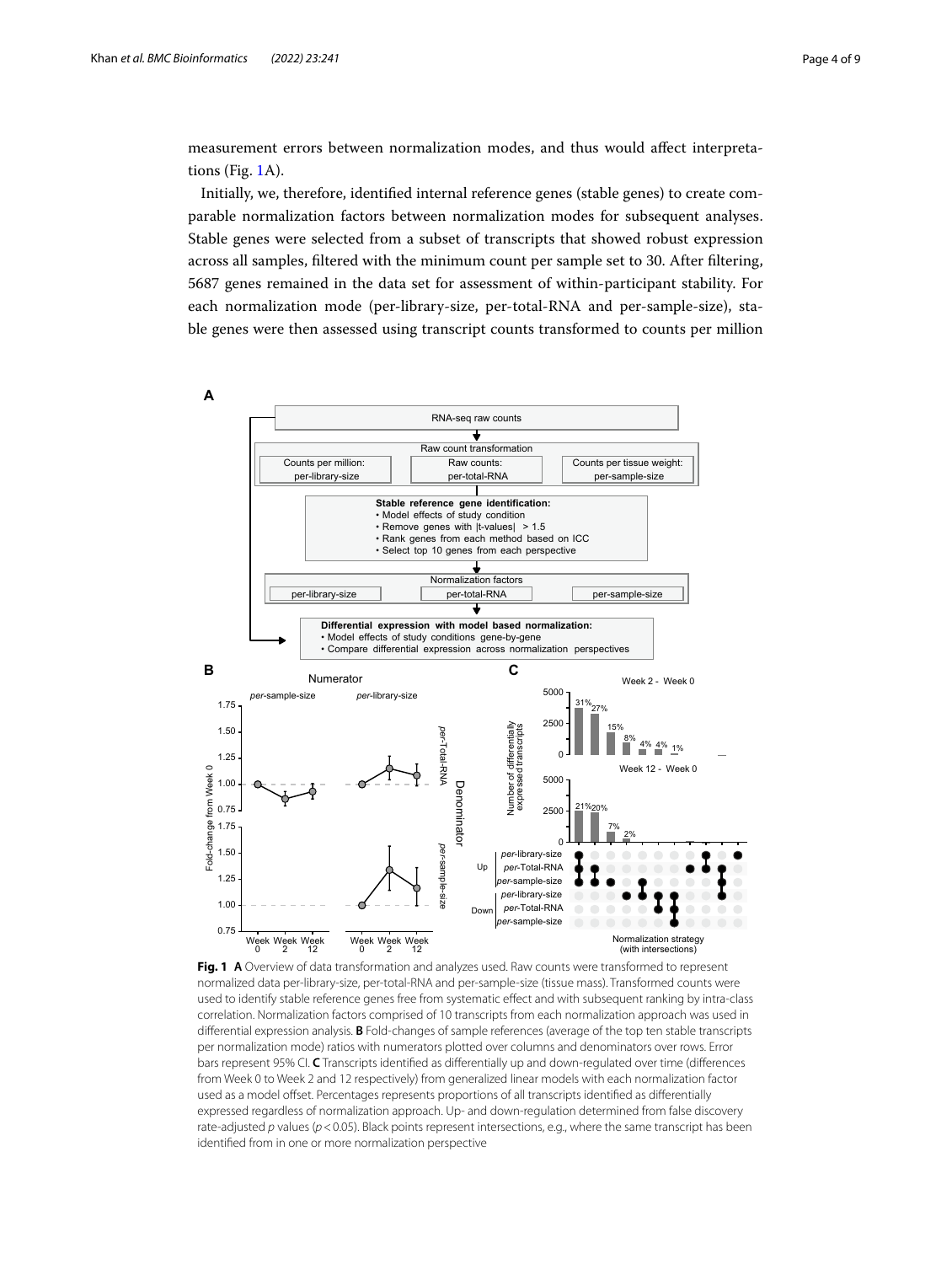(CPM), calculated as counts per scaled library size (total counts scaled by trimmed mean of M-values [[1\]](#page-8-0)), counts per amount of tissue (mg of tissue  $\times 10^6$ ) and as counts per total RNA ( $1 \times 10^6$ , assuming equal total RNA in each reaction), respectively. CPM values were log-transformed before being ftted to linear mixed-efects models on a targetby-target basis. Models were subsequently used to (1) assess the efects of the intervention on transcript abundances over time and to (2) determine the intraclass correlation coefficient (ICC), defined as the amount of variance attributed to between-participant variation relative to the total variance. For each normalization mode, maximal t-values calculated from model coefficients representing study conditions (time and exercise volume) were used to remove transcripts showing indices of the intervention's systematic efects. Transcripts with absolute t-values<1.5 were subjected to subsequent ranking based on ICC values. The top ten transcripts from each normalization mode were then defned as stable reference genes, which were deemed suitable for calculating normalization denominators. Selected transcripts were scaled  $(x_1/max(x))$  and averaged per sample to form the sample reference. To compare sample references from each normalization mode, ratios were evaluated over time from estimates obtained from linear mixed-efects models.

Thereafter, the complete set of transcripts (excluding reference genes, filtered with minimum count = 1, n = 12,066) was modeled on a target-by-target basis using negative binomial generalized linear mixed models (GLMM) [\[9](#page-8-7), [12\]](#page-8-10), with normalization modespecific normalization factors being used as offsets in each model fit to express gene counts per-library-size, per-total-RNA and per-sample-size. Model fts were used to assess the efects of study conditions on relative gene counts. For the sake of this analysis, samples from each leg were considered biological replicates to determine the impact of exercise training per se (time-efects). Diferentially expressed genes were defned as signifcantly diferent from baseline on a target-by-target basis (*p*<0.05 adjusted for false discovery rate, FDR).

# **Results**

The training intervention led to robust increases in muscle mass and strength (on average 4% and 25%, respectively  $[8]$  $[8]$ ). This was accompanied by an increase in total RNA from baseline to weeks two and twelve (on average 27% and 17%, respectively) and an increase in the sequenced library size, despite a lower amount of tissue being used during library preparations [\[8](#page-8-6), [9\]](#page-8-7). In the present RNA-seq dataset, the initial modeling of data, providing gene expression estimates relative to per-library-size, per-total-RNA, and per-sample-size, led to the identifcation of three unique clusters of stable gene transcripts across untrained and resistance-trained muscle specimens. Each of these gene clusters consisted of genes that showed unaltered expression across muscle biopsies sampled from each participant (and as such was not afected by the resistance training). The number of genes in the three clusters varied substantially between modes of modeling (per-library-size,  $n=1266$ ; per-total-RNA,  $n=90$ ; per-sample-size,  $n=18$ ), with per-library-size normalization being associated with higher ICC estimates, suggesting higher degrees of consistency between samples. Based on ICC estimates, the top ten most stable transcripts from each modeling scenario were then identifed (Table [1](#page-5-0)). While there was no overlap between the per-library-size cluster and either of the two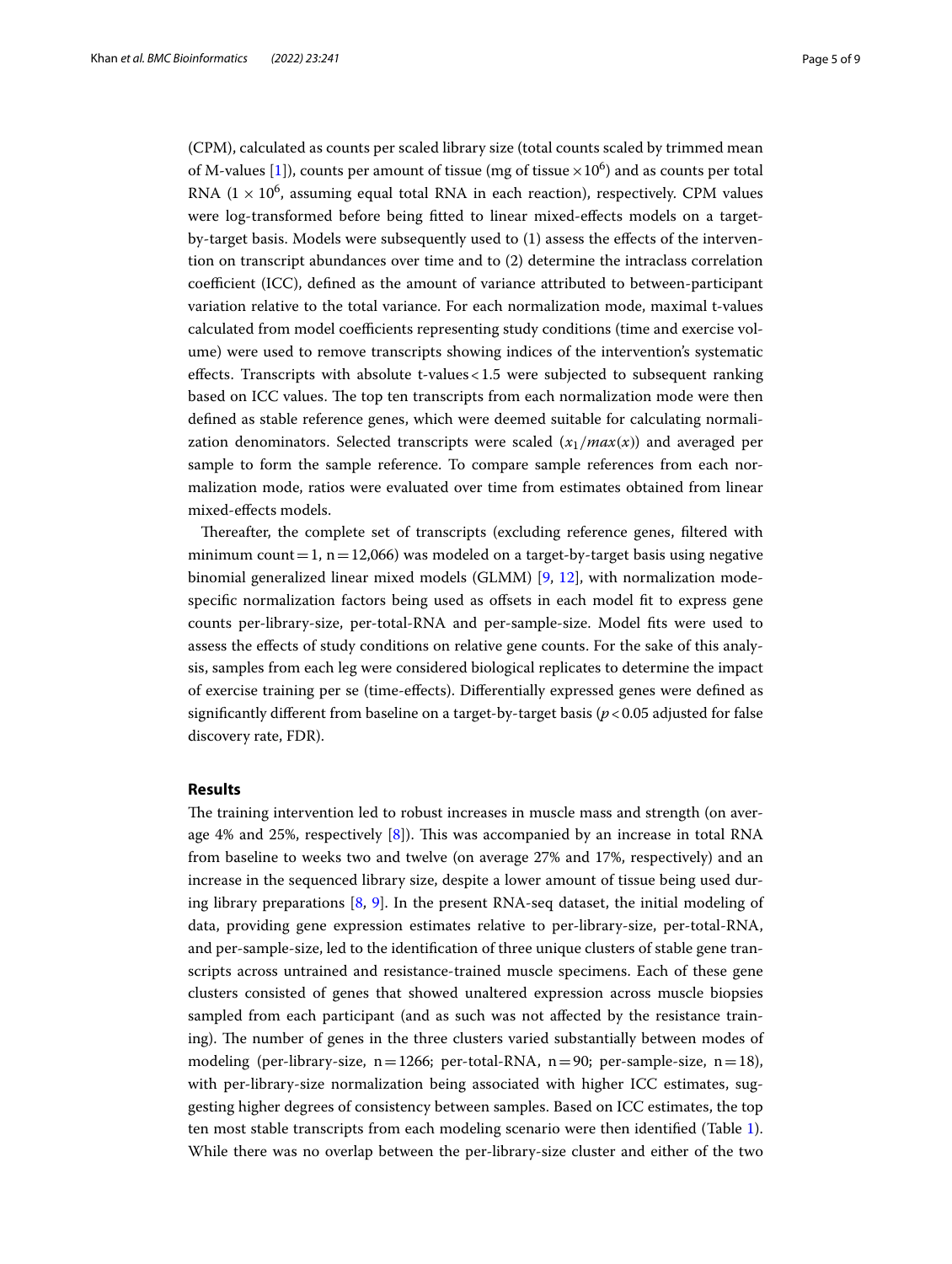| <b>Normalization strategy</b> | <b>Transcript ID</b> |                                  | Gene symbol Gene biotype | <b>Intraclass correlation</b> |
|-------------------------------|----------------------|----------------------------------|--------------------------|-------------------------------|
| Per-library-size              | ENST00000643905      |                                  |                          | 0.915                         |
|                               | ENST00000439211      | <b>DHFR</b>                      | Protein coding           | 0.877                         |
|                               | ENST00000582787      | SP <sub>2</sub> -DT              | <b>IncRNA</b>            | 0.873                         |
|                               | ENST00000342992      | <b>TTN</b>                       | Protein coding           | 0.866                         |
|                               | ENST00000361681      | MT-ND6                           | Protein coding           | 0.864                         |
|                               | ENST00000371470      | <b>MAGOH</b>                     | Protein coding           | 0.846                         |
|                               | ENST00000234256      | SI C1A4                          | Protein coding           | 0.842                         |
|                               | ENST00000341162      | FCF1                             | Protein coding           | 0.841                         |
|                               | ENST00000480046      | METTL2B                          | Protein coding           | 0.839                         |
|                               | ENST00000295955      | RPL9                             | Protein coding           | 0.828                         |
| Per-total-RNA                 | ENST00000445125      |                                  | Processed pseudogene     | 0.715                         |
|                               | ENST00000312184      | TMFM70                           | Protein coding           | 0.579                         |
|                               | ENST00000552002      | CHURC1                           | Protein coding           | 0.559                         |
|                               | ENST00000357033      | <b>DMD</b>                       | Protein coding           | 0.559                         |
|                               | ENST00000275300      | SLC <sub>22</sub> A <sub>3</sub> | Protein coding           | 0.555                         |
|                               | ENST00000496823      | BCL6                             | Protein coding           | 0.548                         |
|                               | ENST00000546248      | <b>TRDN</b>                      | Protein coding           | 0.522                         |
|                               | ENST00000309881      | CD36                             | Protein coding           | 0.505                         |
|                               | ENST00000005178      | PDK4                             | Protein coding           | 0.496                         |
|                               | ENST00000522603      | <b>ASPH</b>                      | Protein coding           | 0.492                         |
| Per-sample-size               | ENST00000496823      | BCL6                             | Protein coding           | 0.536                         |
|                               | ENST00000546248      | <b>TRDN</b>                      | Protein coding           | 0.497                         |
|                               | ENST00000216019      | DDX17                            | Protein coding           | 0.461                         |
|                               | ENST00000005178 PDK4 |                                  | Protein coding           | 0.458                         |
|                               | ENST00000361915      | AGL                              | Protein coding           | 0.421                         |
|                               | ENST00000418381      |                                  |                          | 0.416                         |
|                               | ENST00000294724      | AGI                              | Protein coding           | 0.405                         |
|                               | ENST00000366645      | EXOC8                            | Protein coding           | 0.391                         |
|                               | ENST00000261349      | LRP6                             | Protein coding           | 0.384                         |
|                               | ENST00000306270      | <b>IBTK</b>                      | Protein coding           | 0.328                         |

<span id="page-5-0"></span>**Table 1** Genes selected as stable reference genes from each normalization scenario

other clusters among these transcripts, per-total-RNA and per-samples-size datasets contained two overlapping transcripts (Table [1\)](#page-5-0).

Based on the three clusters of top-ten stable genes, we then computed a scaled average of stable transcript expression for each mode of modeling. In these analyses, the stable transcripts identifed in the per-library-size dataset showed clear training-associated increases in abundances in per-total-RNA and per-sample-size datasets (Fig. [1](#page-3-0)B, right panels). Similarly, stable genes identifed in the per-sample-size dataset showed decreased expression in the per-total-RNA dataset (Fig. [1](#page-3-0)B, upper left panel). These differences were most pronounced in samples obtained after two weeks of resistance training (Fig. [1B](#page-3-0)).

We utilized the three clusters of stable transcripts for normalization of the entire RNA-seq dataset to identify training-induced diferentially expressed transcripts per normalization mode on a transcript-by-transcript basis. Figure [1C](#page-3-0) illustrates the overlap of transcripts identifed as diferentially expressed (up and down-regulated from baseline) across normalization modes with black flled circles indicating which normalization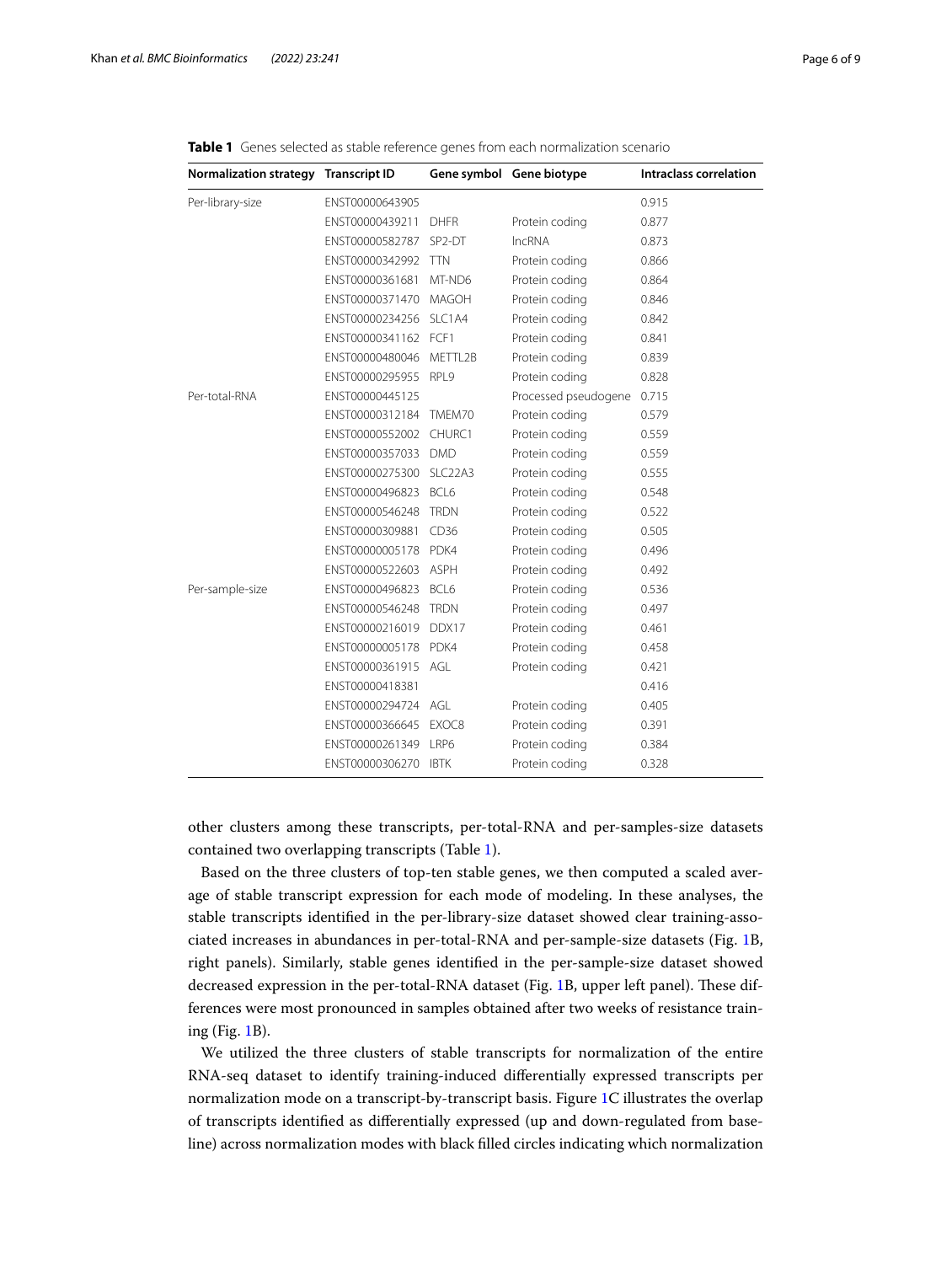modes are included in each set. Most transcripts identifed as diferentially up-regulated (31% and 21% of transcripts identifed as diferentially expressed from baseline to weeks 2 and 12, respectively) were commonly identifed in all three normalization modes (Fig. [1](#page-3-0)C, frst column). In contrast, 27% and 20% of the transcripts identifed as diferentially expressed, diferential expression was only identifed in per-total-RNA and per-sample-size scenarios, but not in the per-library-size scenario (Fig. [1C](#page-3-0), second column). Furthermore, 15% and 7% of the genes identifed as diferentially expressed were uniquely identifed as up-regulated using the per-sample-size normalization mode (Fig. [1](#page-3-0)C, third column) whereas most transcripts identifed as uniquely down-regulated were found in the per-library-size normalization mode (Fig. [1](#page-3-0)C, fourth column). At week 2, discrepancies between normalization modes led to transcripts (4%) being identifed as up-regulated in the per-sample-size mode but down-regulated in the per-librarysize mode.

# **Discussion**

The present study demonstrates that the choice of normalization modality will affect the outcome of gene expression analyses in models of load-induced skeletal muscle plasticity in humans. The three modes of normalization (per-library-size, per-total-RNA, and per-sample size) were associated with diferent patterns of training-associated changes in gene expression. In general, per-library-size-based normalization was associated with the underestimation of mRNA abundances compared to the two other approaches. Tis underestimation was attributed to an overall increase in total RNA and mRNA expression in the muscle samples [[8\]](#page-8-6), with per-library-size-based analyses inherently assuming global transcript expression to remain unchanged across samples. Despite this, library size-based normalization remains the point of reference for most transcriptome studies [[3,](#page-8-2) [13](#page-8-11)], which is also true for studies investigating responses to exercise training (e.g., metamex) [[14](#page-8-12)], even though such treatments typically lead to global-scale changes in transcription  $[8, 15, 16]$  $[8, 15, 16]$  $[8, 15, 16]$  $[8, 15, 16]$  $[8, 15, 16]$  $[8, 15, 16]$  $[8, 15, 16]$ . These observations advocate that the choice of normalization mode must be carefully evaluated in any study involving gene expression analyses to ensure adequate biological interpretations [[7\]](#page-8-5). Indeed, for experimental models involving large degrees of cellular perturbations and plasticity, and thus potentially global transcription amplifcation, per-library-normalization will lead to underestimation of transcript abundances [[15\]](#page-8-13).

While the results from the present study indicate the impact of using diferent normalization strategies, they do not inform us on the rights and wrongs of normalization choices. The correct use of a specific normalization strategy depends on the research questions and model systems under study. For example, in systems where relative transcript abundances are of primary interest, or in models where wholetranscriptome expression remains stable, it seems prudent to use per-library-size normalization [[1](#page-8-0), [3](#page-8-2), [5](#page-8-4)]. This will provide data with the appropriate biological viewpoint, essentially informing about the competitive ability of transcripts to recognize and associate with ribosomes. In addition, per-library-size normalization arguably leads to more explicit correction of the technical variation occurring during sample preparations (e.g., during RNA extraction). However, as exemplifed in the present study, for systems where these assumptions are not met and global changes occur for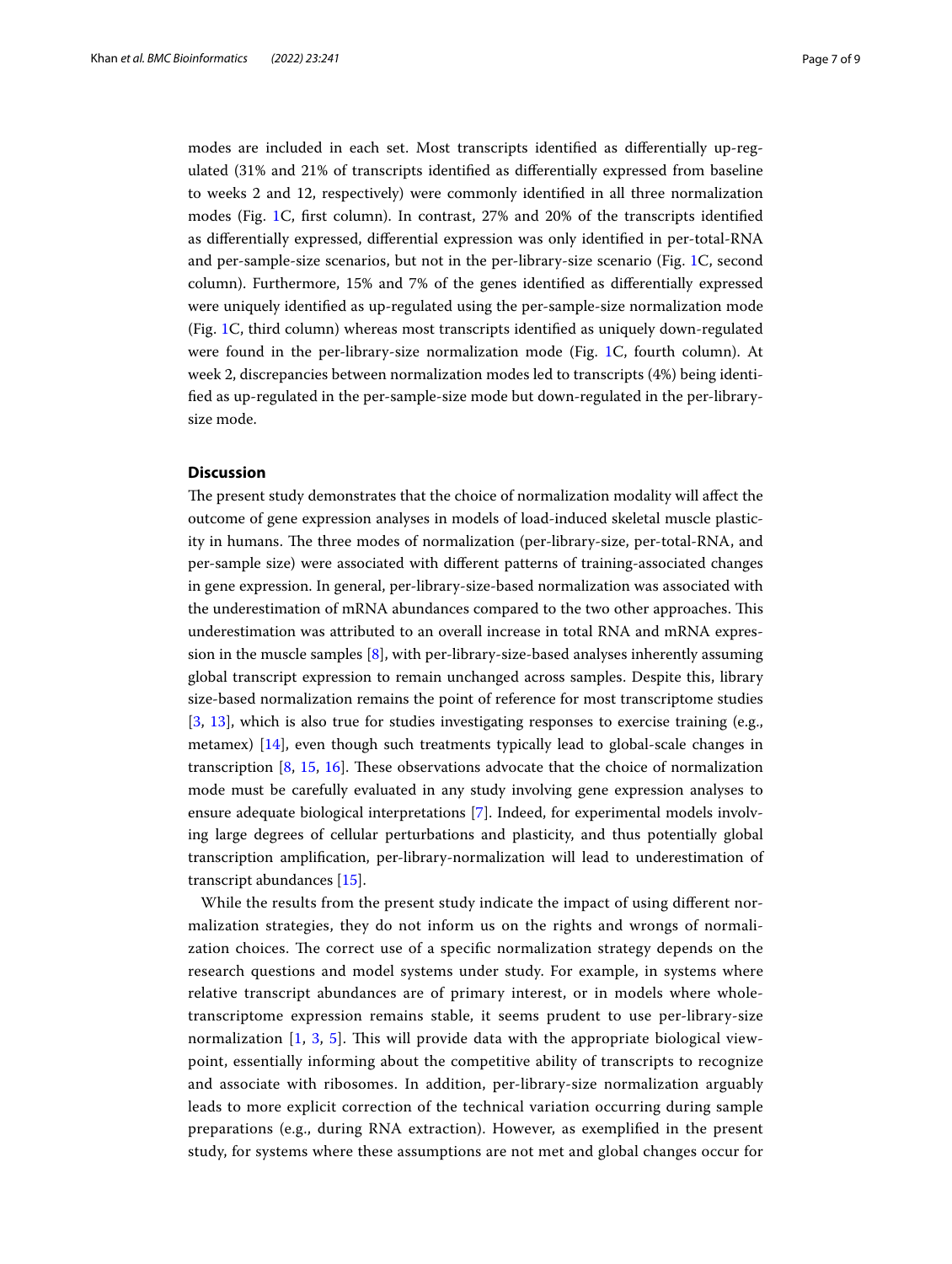variables such as total RNA and global mRNA expression, it may lead to biased conclusions [[5](#page-8-4)]. In such studies, absolute transcript abundances provide an alternative and perhaps more suitable outcome. Indeed, cellular growth is likely to be associated with dose-dependent changes in protein accretion and speculatively also transcript abundances, leaving per-total-RNA and per-samples-size normalization as the most benefcial approach for interpreting cellular characteristics.

In most gene expression studies, a limited number of mRNA species is investigated using methods such as qPCR, with normalization generally being performed using geometric averaging of a presumed set of stable genes  $[4, 17]$  $[4, 17]$  $[4, 17]$  $[4, 17]$  $[4, 17]$  In such studies, the necessity of complying with the logics of the present study is reinforced. Indeed, they typically involve statistical analyses that do not adjust for the presence of multiple observations, as is the case in RNA-seq experiments. Tis amplifes the likelihood of detecting diferential gene expression patterns between diferent modes of normalization. For such analyses, particular care is thus needed during data normalization, reiterating the need for selecting stable genes that adequately represent the biological viewpoint of desire (i.e., per-library-size vs. per-total-RNA vs. per-sample-size). For datasets involving resistance-trained human skeletal muscle, the stable gene clusters identifed in the current analyses pose as potential candidates. However, their representativeness and stability must be validated separately in any given study, as they are likely to be afected by tweaks in study variables such as treatment protocols (e.g., differences in the resistance training modalities) and the nature of the biological model (e.g., variation in participant age and disease status) [[8,](#page-8-6) [9,](#page-8-7) [18\]](#page-8-16).

# **Conclusion**

In the present study, we show that the choice of normalization modality (per-librarysize vs. per-total-RNA vs. per-sample-size) afects interpretations of transcriptome responses in a human model of load-induced skeletal muscle plasticity. For any gene expression study, data normalization should be conducted and evaluated with care and intent, ensuring the stability and representativity of normalization denominators, and importantly, the biological viewpoint of outcome measures.

#### **Abbreviations**

| <b>RNA</b> | Ribonucleic acid                   |
|------------|------------------------------------|
| GI MM      | Generalized linear mixed models    |
| ICC        | Intraclass correlation coefficient |
| <b>CPM</b> | Counts per million                 |

**Acknowledgements**

### Not applicable.

#### **Author contributions**

RA, SE, and YK planned the study. DH, RA, and YK performed analyses. All authors provided useful input during the interpretation of data and contributed to drafting and fnalizing the manuscript. All authors read and approved the fnal manuscript.

#### **Funding**

The work presented here was supported by a grant from Innlandet Hospital Trust (Grant Number 150282) and by grants from the Inland University of Applied Sciences.

#### **Availability of data and materials**

The codes and the count data used in analysis during the current study are available from the corresponding author on request. The raw sequence data is not publicly available due to patient confdentiality.